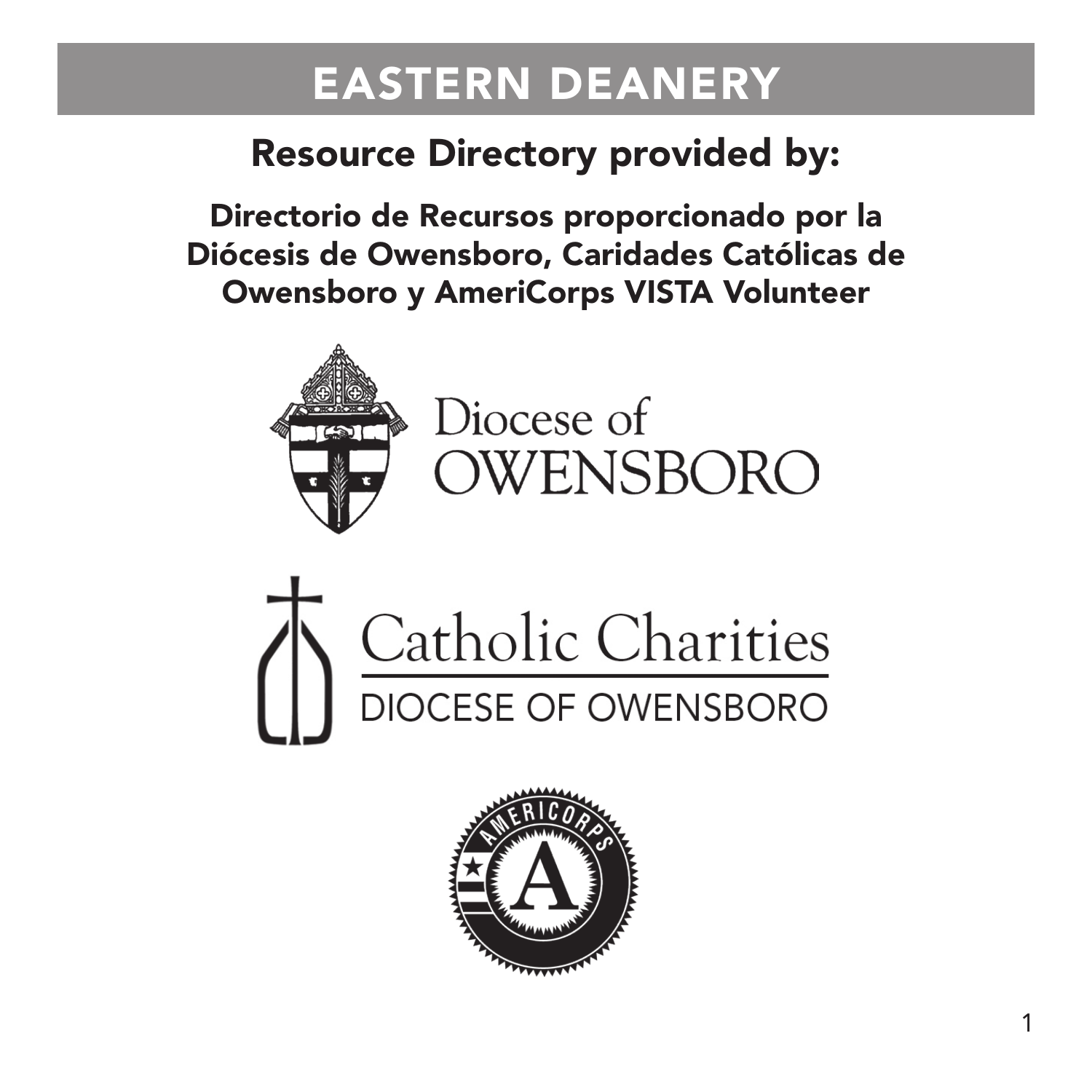### Breckinridge County<br>————————————————————

| Clothing and Goods        |
|---------------------------|
|                           |
| Financial Assistance      |
| Food and Meal Assistance  |
|                           |
| Housing/Emergency Shelter |
| Legal Services            |
| Pregnancy Crisis Center   |

### Grayson County<br>————————————————————

| 5 | Clothing and Goods 12        |  |
|---|------------------------------|--|
| 5 |                              |  |
| 5 | Financial Assistance 12      |  |
| 5 | Food and Meal Assistance 13  |  |
| 6 |                              |  |
| 6 | Housing/Emergency Shelter 14 |  |
| 6 | Legal Services 14            |  |
| 7 | Pregnancy Crisis Center 14   |  |
|   |                              |  |

### Edmonson County<br>————————————————————

| Clothing and Goods        | 8           |
|---------------------------|-------------|
|                           | 8           |
| Financial Assistance      | 8           |
| Food and Meal Assistance  | 9           |
|                           | $\mathsf o$ |
| Housing/Emergency Shelter | 10          |
| Legal Services            | 10          |
| Pregnancy Crisis Center   | 11          |
|                           |             |

### Hancock County<br>————————————————————

| 8         | Clothing and Goods 16        |  |
|-----------|------------------------------|--|
| 8         |                              |  |
| 8         | Financial Assistance 17      |  |
| 9         | Food and Meal Assistance 17  |  |
| 9         |                              |  |
| $\Omega$  | Housing/Emergency Shelter 18 |  |
| $\Omega$  |                              |  |
| $\vert$ 1 | Pregnancy Crisis Center 19   |  |
| $\vert$ 1 |                              |  |
|           |                              |  |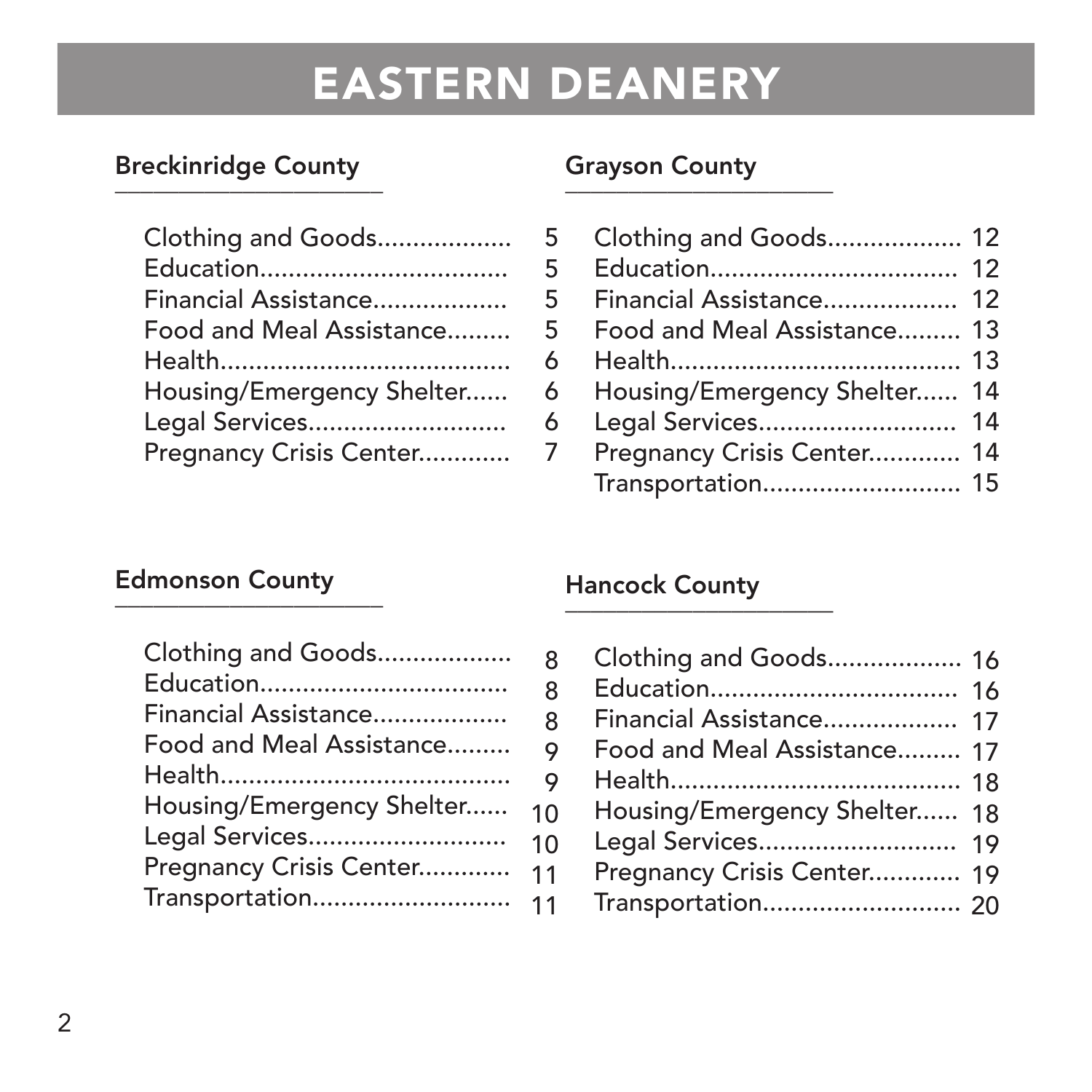#### Hotlines \_\_\_\_\_\_\_\_\_\_\_\_\_\_\_\_\_\_\_\_\_\_\_\_\_\_\_\_\_\_\_\_\_\_\_\_\_\_\_\_\_\_\_\_\_\_\_\_\_\_\_\_\_\_\_ Líneas directas de emergencia en caso de crisis: números gratuitos

| Abuse Hotline                                     | 800-752-6200 | <b>Cancer Information Service</b>                 | 800-422-6237 |
|---------------------------------------------------|--------------|---------------------------------------------------|--------------|
| Crisis Line                                       | 800-433-7291 |                                                   |              |
| Vets4Warriors                                     | 855-838-8255 | Cabinet for Health & Family Services<br>Ombudsman | 800-372-2973 |
| National Domestic Violence Hotline                | 800-799-7233 | Child Support Info/Enforcement Hotline            | 800-248-1163 |
| Kentucky Abuse Hotline                            | 800-752-6200 | Child Support Voice Response<br>System            | 800-443-1576 |
| Parents Helpline                                  | 800-432-9251 | Kentucky Dept. of Medicaid Service                | 800-635-2570 |
| We Tip Crimeline                                  | 800-782-7463 |                                                   |              |
| 24/7 Addiction Help                               | 800-559-9503 | <b>Consumer Product Safety Commission</b>         | 800-638-2772 |
| National AIDS Hotline 800-232-4636                |              | US Department for Housing<br>Discrimination       | 800-669-9777 |
| National Suicide Prevention Lifeline              | 800-273-8255 | Food & Drug Administration<br>Center              | 800-332-4010 |
| <b>Adoption Hotline</b>                           | 800-432-9346 |                                                   |              |
| Department of Public Health<br>(Adult & Children) | 800-462-6122 | Kentucky Dept. of Community<br>Based Services     | 855-306-8959 |
|                                                   |              | Foster Care Information                           | 800-592-5437 |
| Department Of Public Health<br>(HIV-AIDS Program) | 800-420-7431 | Four Rivers Behavioral Health<br>Counseling Line  | 800-592-3980 |
| <b>Bluegrass First Steps</b>                      | 800-454-2764 |                                                   |              |
|                                                   |              | Home Health Agency Hotline                        | 800-635-6290 |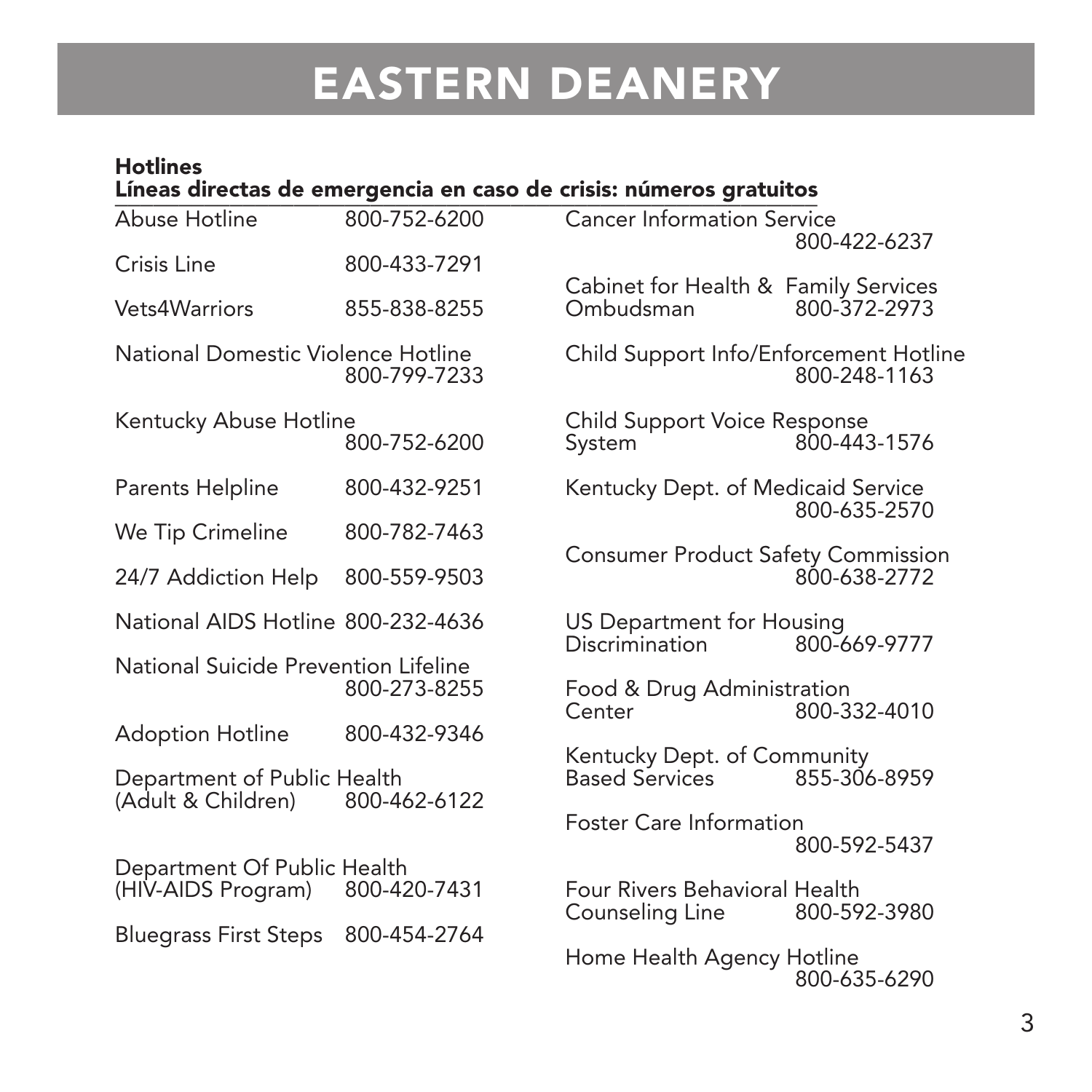#### Hotlines Líneas directas de emergencia en caso de crisis: números gratuitos \_\_\_\_\_\_\_\_\_\_\_\_\_\_\_\_\_\_\_\_\_\_\_\_\_\_\_\_\_\_\_\_\_\_\_\_\_\_\_\_\_\_\_\_\_

| Long Term Ombundsman<br>800-372-2991                                                                |              | <b>Battered Women Justice Project</b><br>800-903-0111                                        |                              |
|-----------------------------------------------------------------------------------------------------|--------------|----------------------------------------------------------------------------------------------|------------------------------|
| Medicaid Managed Care                                                                               | 877-807-4027 | National Network to End Domestic<br>Violence                                                 | 202-543-5566                 |
| National Lead Info Center                                                                           | 800-424-5323 | Adult Abuse                                                                                  | 800-752-6200<br>877-228-7384 |
| Poison Emergency & Information<br>800-222-1222                                                      |              | American Diabetes Association                                                                | 800-342-2383<br>800-232-3472 |
| Crisis Hotline                                                                                      | 800-422-1060 | Green House 17                                                                               | 800-544-2022                 |
| State Health Insurance Assistance                                                                   |              |                                                                                              |                              |
| Program                                                                                             | 877-293-7447 | Merryman House                                                                               | 800-586-2686                 |
| Poison Emergency & Information                                                                      | 800-372-2970 | Drug & Alcohol Abuse Hotline                                                                 | 800-729-6686<br>800-432-9337 |
| Welfare & Medicaid Fraud Hotline                                                                    | 859-258-3803 | Heart USA                                                                                    | 270-442-2590                 |
| Lexington-Fayette Urban Co. Gov.<br>Domestic Violence Prevention Board<br>502-209-5382              |              | Pregnancy Educators 800-672-2296<br>americanpregnancy.org                                    |                              |
|                                                                                                     |              | Home Delivery Meals 877-508-6667                                                             |                              |
| Kentucky Coalition Against Domestic<br>Violence. National Sexual Assault<br>Hotline<br>800-656-4673 |              | Feeding America Everywhere<br>www.fullcart.org                                               |                              |
| Department of Public Advocate-General<br>Attorney Office                                            | 800-372-2551 | Veteran and Military Families<br>Support Services 800-722-6098<br>www.operationhomefront.net |                              |
| National Domestic Violence Hotline                                                                  | 800-799-7233 |                                                                                              |                              |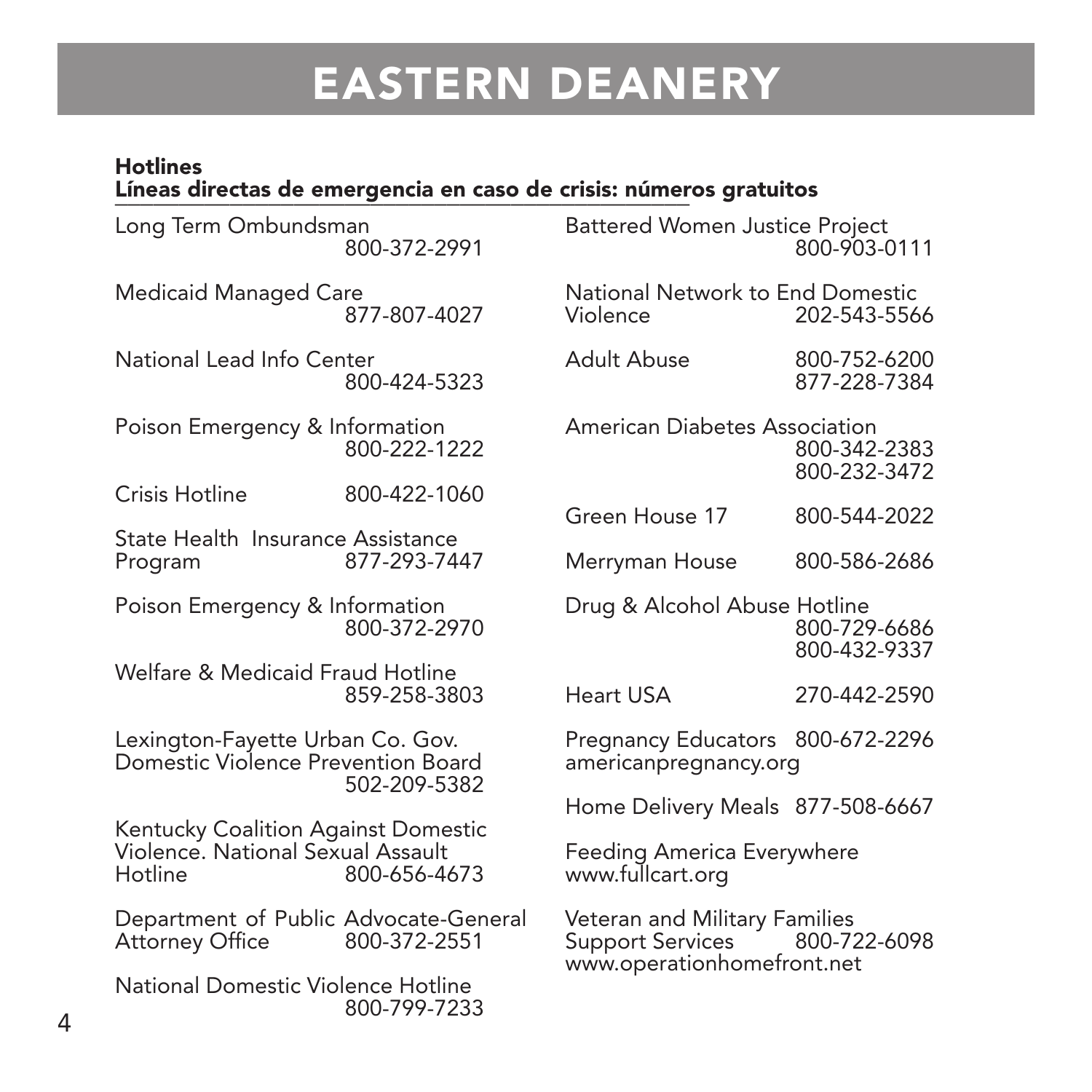# BRECKENRIDGE COUNTY

# Clothing and Goods | Ropa y bienes \_\_\_\_\_\_\_\_\_\_\_\_\_\_\_\_\_\_\_\_\_\_\_\_\_\_\_\_\_\_\_\_\_\_\_\_\_\_\_\_\_\_\_\_\_

Breckinridge County Community Action Agency 270-756-6813 108 W. Third St., Hardinsburg, KY 40143

### Education | Educación \_\_\_\_\_\_\_\_\_\_\_\_\_\_\_\_\_\_\_\_\_\_\_\_\_\_\_\_\_\_\_\_\_\_\_\_\_\_\_\_\_\_\_\_\_

Apprisen 800-355-2227 2265 Harrodsburg Rd., Lexington, KY 40504 www.apprisen.com

# Financial Assistance | Asistencia financier<br>————————————————————

| <b>Central Kentucky Community Action</b><br>332 Hood Ave., Lebanon, KY 40033<br>www.ckycommunityaction.org | 270-692-2136 |
|------------------------------------------------------------------------------------------------------------|--------------|
| <b>Food &amp; Meal Assistance</b><br>Asistencia con alimentos y comidas                                    |              |
| <b>Breckinridge County Community Action Agency</b><br>108 W. Third St., Hardinsburg, KY 40143              | 270-756-6813 |
| <b>Central Kentucky Community Action</b><br>332 Hood Ave., Lebanon, KY 40033   www.ckycommunityaction.org  | 270-692-2136 |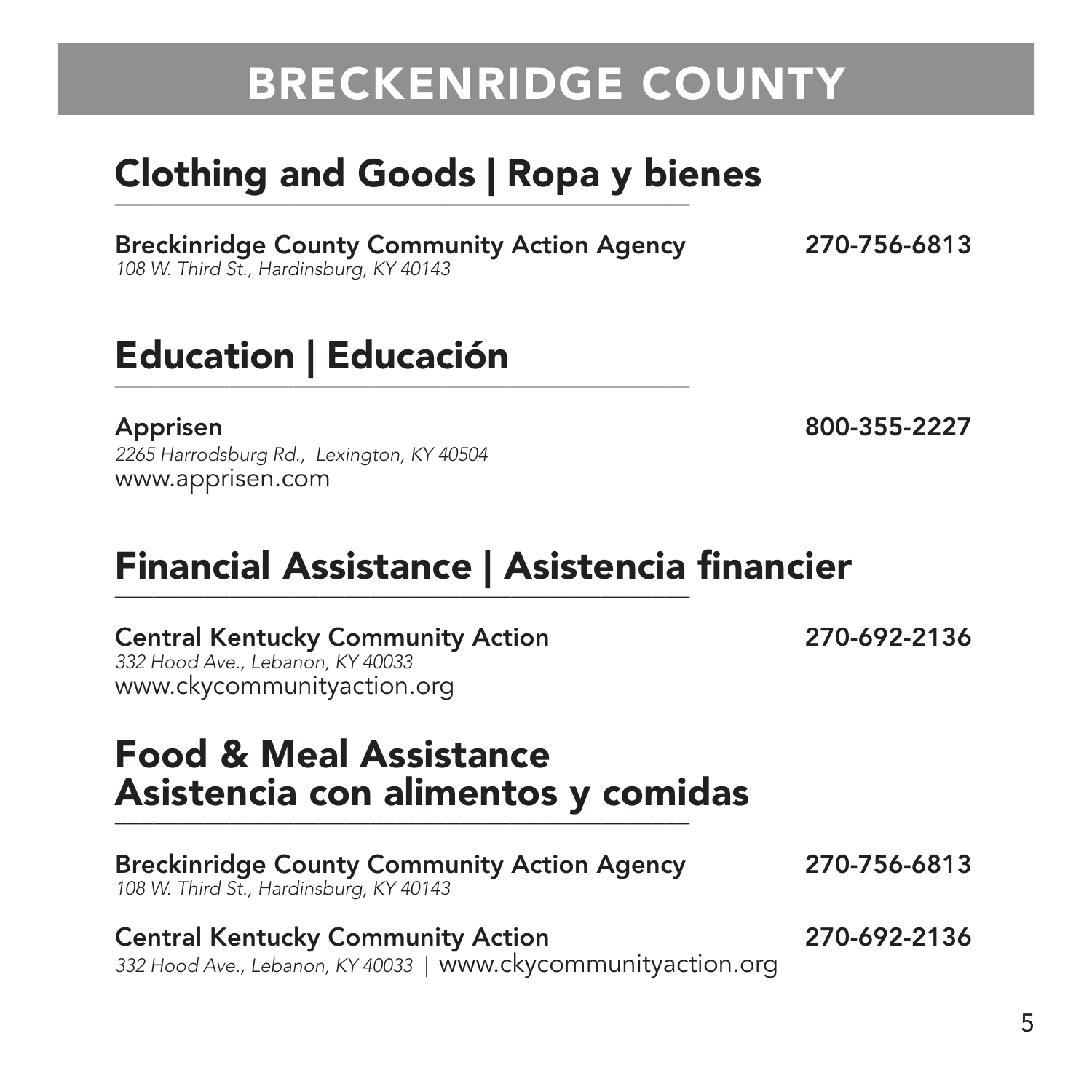# BRECKENRIDGE COUNTY

### Health | Salud

Central Kentucky Community Action 270-692-2136 332 Hood Ave., Lebanon, KY 40033 www.ckycommunityaction.org

## Housing/Emergency Shelter Vivienda/Refugio de emergencia<br>————————————————————

| <b>Breckinridge County Community Action Agency</b><br>108 W. Third St., Hardinsburg, KY 40143 | 270-756-6813 |
|-----------------------------------------------------------------------------------------------|--------------|
| <b>Central Kentucky Community Action</b>                                                      | 270-692-2136 |

332 Hood Ave., Lebanon, KY 40033 www.ckycommunityaction.org

# Legal Services | Servicios jurídicos \_\_\_\_\_\_\_\_\_\_\_\_\_\_\_\_\_\_\_\_\_\_\_\_\_\_\_\_\_\_\_\_\_\_\_\_\_\_\_\_\_\_\_\_\_

| <b>Catholic Charities</b><br>600 Locust St., Owensboro, KY 42301 | 270-683-1545 |
|------------------------------------------------------------------|--------------|
| Kentucky Legal Aid<br>117 W 2nd St., Owensboro, Ky 42303         | 800-782-4219 |
| www.klaid.org/                                                   |              |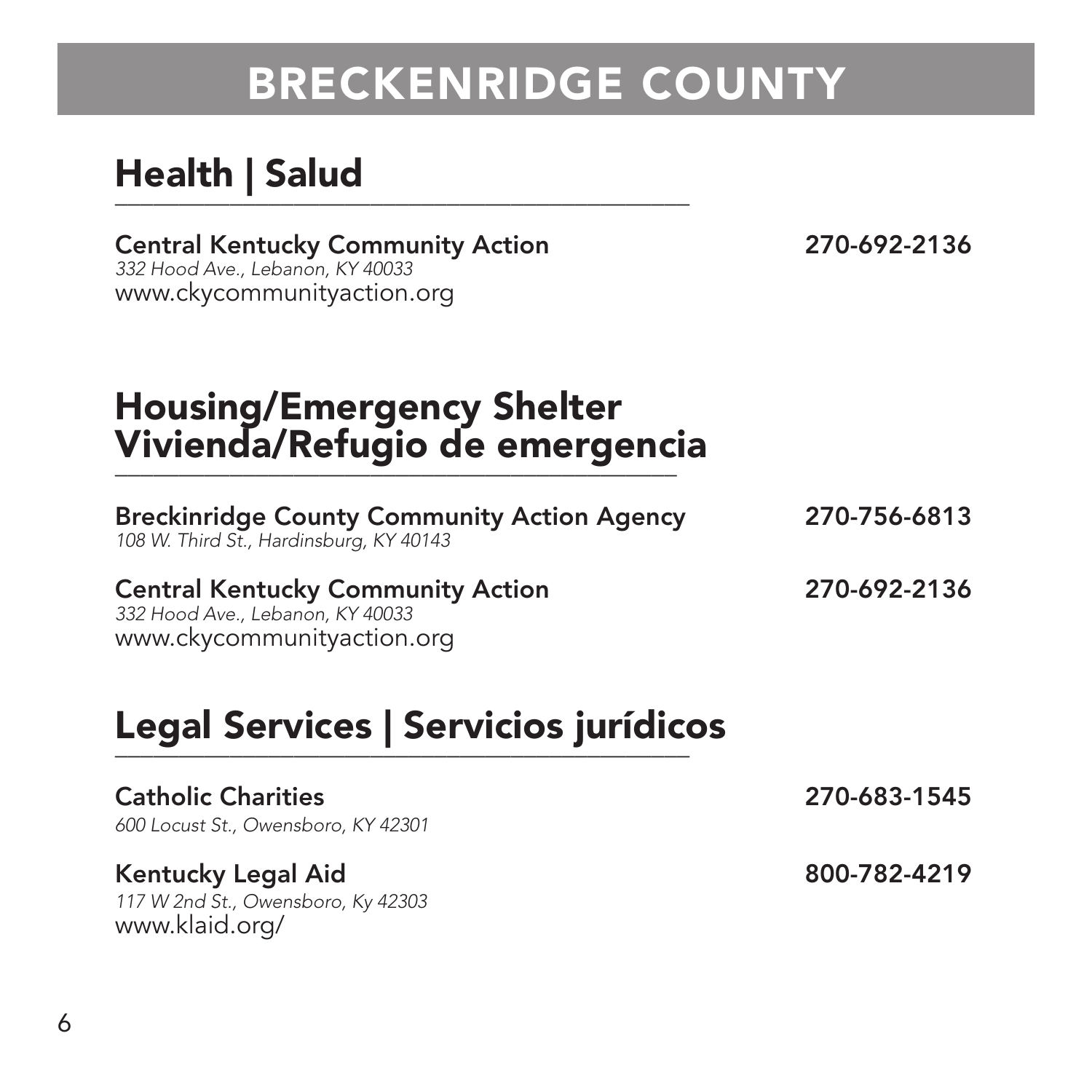# BRECKENRIDGE COUNTY

### Pregnancy Crisis Center Centro de crisis de embarazo \_\_\_\_\_\_\_\_\_\_\_\_\_\_\_\_\_\_\_\_\_\_\_\_\_\_\_\_\_\_\_\_\_\_\_\_\_\_\_\_\_\_\_\_\_

| <b>Better Together Birth Services</b>                              | 502-472-4589 |
|--------------------------------------------------------------------|--------------|
| <b>Care Net Owensboro</b><br>922 Triplett St., Owensboro, KY 42303 | 270-685-5077 |
| <b>Clarity Solutions</b><br>816 State St., Radcliff, KY 40160      | 270-234-1122 |
| Hope for Life<br>300 N Main St., Beaver Dam, KY 42320              | 270-274-0111 |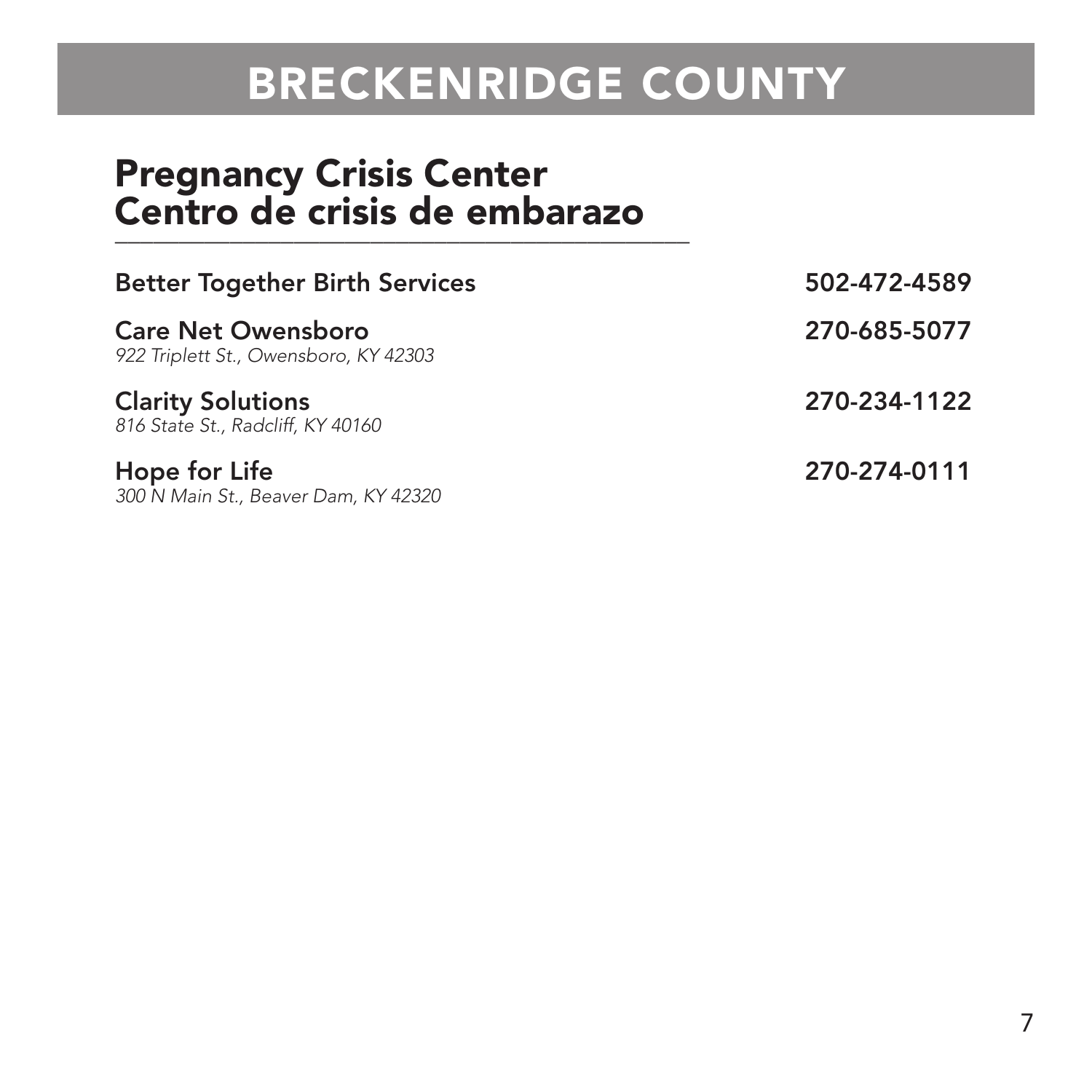# Clothing and Goods | Ropa y bienes \_\_\_\_\_\_\_\_\_\_\_\_\_\_\_\_\_\_\_\_\_\_\_\_\_\_\_\_\_\_\_\_\_\_\_\_\_\_\_\_\_\_\_\_\_

| <b>The Salvation Army</b><br>401 W Main Ave., Bowling Green, KY 42101                                                    | 270-842-0880 |
|--------------------------------------------------------------------------------------------------------------------------|--------------|
| <b>Education   Educación</b>                                                                                             |              |
| Apprisen<br>2265 Harrodsburg Rd., Lexington, KY 40504<br>www.apprisen.com                                                | 800-355-2227 |
| Community Action of Southern Kentucky, Inc.<br>108 North Main St., P.O. Box 342, Brownsville, KY 42210<br>www.casoKY.org | 270-597-3912 |
| LifeSkills, Inc.<br>205 Mohawk, P.O. Box 596, Brownsville, KY 42210<br>www.lifeskills.com                                | 270-597-2713 |

270-597-3912

# Financial Assistance | Asistencia financier<br>————————————————————

| Community Action of Southern Kentucky, Inc.             |  |
|---------------------------------------------------------|--|
| 108 North Main St., P.O. Box 342, Brownsville, KY 42210 |  |
| www.casoKY.org                                          |  |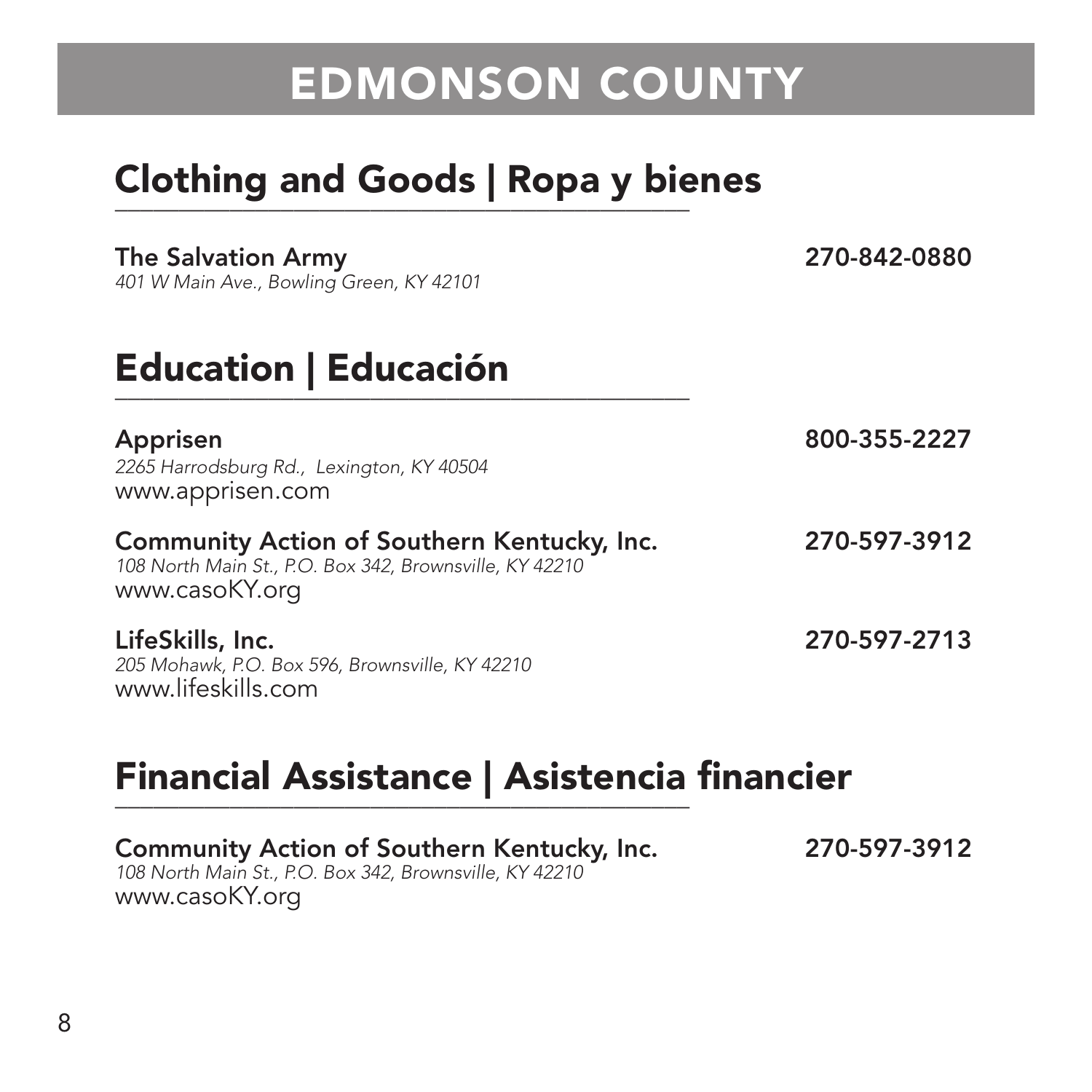LifeSkills, Inc. 270-597-2713 205 Mohawk, P.O. Box 596, Brownsville, KY 42210 www.lifeskills.com

## Food & Meal Assistance Asistencia con alimentos y comidas<br>————————————————————

| Barren River Area Safe Space (BRASS), Inc.<br>P.O. Box 1941, Bowling Green, KY 42102-1941<br>www.brassinc.org            | 800-928-1183<br>or 270-781-9334 |
|--------------------------------------------------------------------------------------------------------------------------|---------------------------------|
| Community Action of Southern Kentucky, Inc.<br>108 North Main St., P.O. Box 342, Brownsville, KY 42210<br>www.casoKY.org | 270-597-3912                    |
| LifeSkills, Inc.<br>205 Mohawk, P.O. Box 596, Brownsville, KY 42210<br>www.lifeskills.com                                | 270-597-2713                    |
| Health   Salud                                                                                                           |                                 |
| Community Action of Southern Kentucky, Inc.<br>108 North Main St., P.O. Box 342, Brownsville, KY 42210<br>www.casoKY.org | 270-597-3912                    |
| <b>Heartland CARES</b><br>619 N. 30th St., Paducah, KY 42001<br>www.hcares.org                                           | 270-444-8183                    |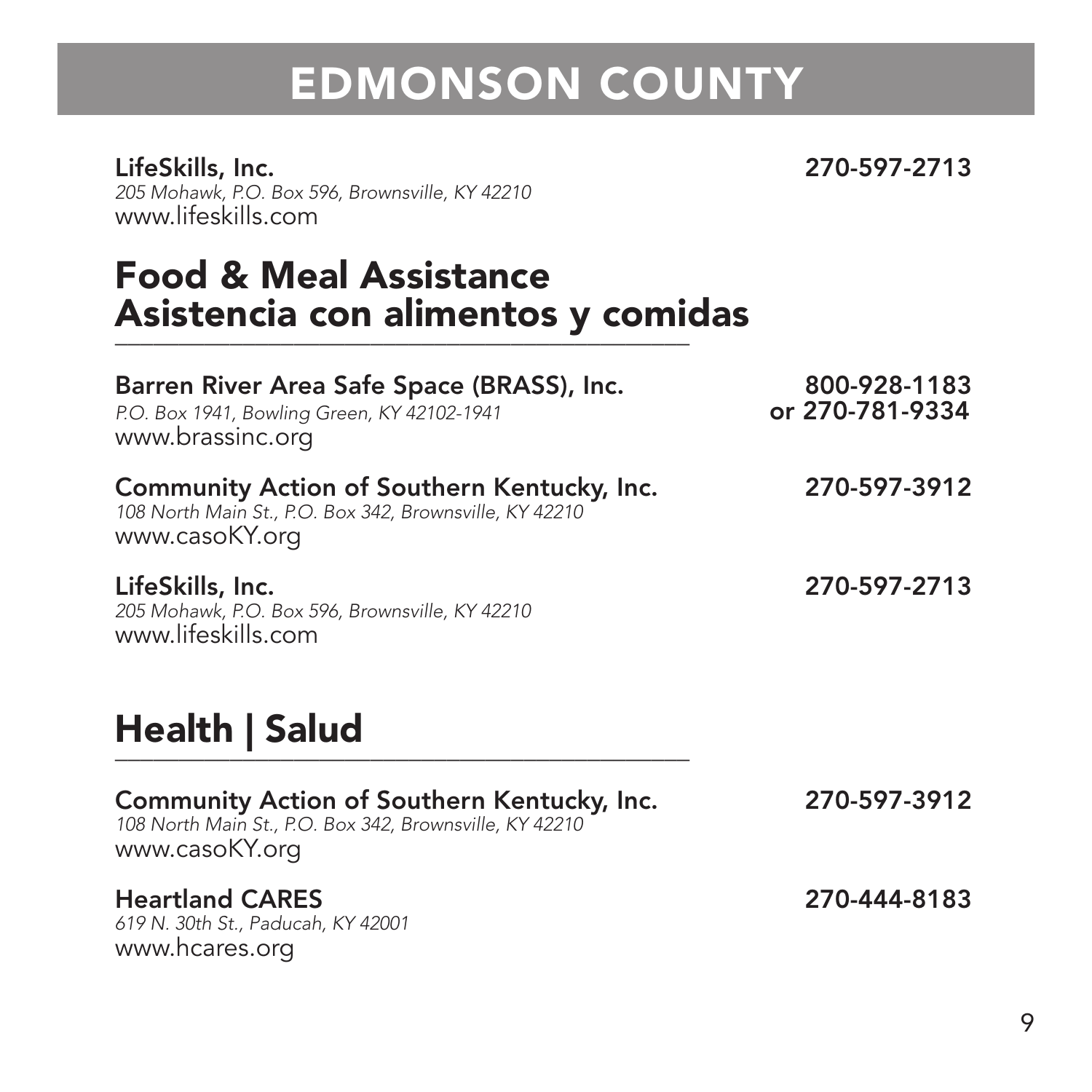205 Mohawk, P.O. Box 596, Brownsville, KY 42210 www.lifeskills.com

#### Matthew 25 AIDS Services 270-826-0200

452 Old Corydon Rd, Henderson KY 42420 www.matthew25clinic.org/

#### LifeSkills, Inc. 270-597-2713

## Housing/Emergency Shelter Vivienda/Refugio de emergencia<br>————————————————————

| Barren River Area Safe Space (BRASS), Inc.<br>P.O. Box 1941, Bowling Green, KY 42102-1941<br>www.brassinc.org            | 800-928-1183<br>or 270-781-9334 |
|--------------------------------------------------------------------------------------------------------------------------|---------------------------------|
| Community Action of Southern Kentucky, Inc.<br>108 North Main St., P.O. Box 342, Brownsville, KY 42210<br>www.casoKY.org | 270-597-3912                    |
| <b>Heartland CARES</b>                                                                                                   | 270-444-8183                    |

619 N. 30th St., Paducah, KY 42001 www.hcares.org

# Legal Services | Servicios jurídicos \_\_\_\_\_\_\_\_\_\_\_\_\_\_\_\_\_\_\_\_\_\_\_\_\_\_\_\_\_\_\_\_\_\_\_\_\_\_\_\_\_\_\_\_\_

#### Catholic Charities 270-683-1545

600 Locust St., Owensboro, KY 42301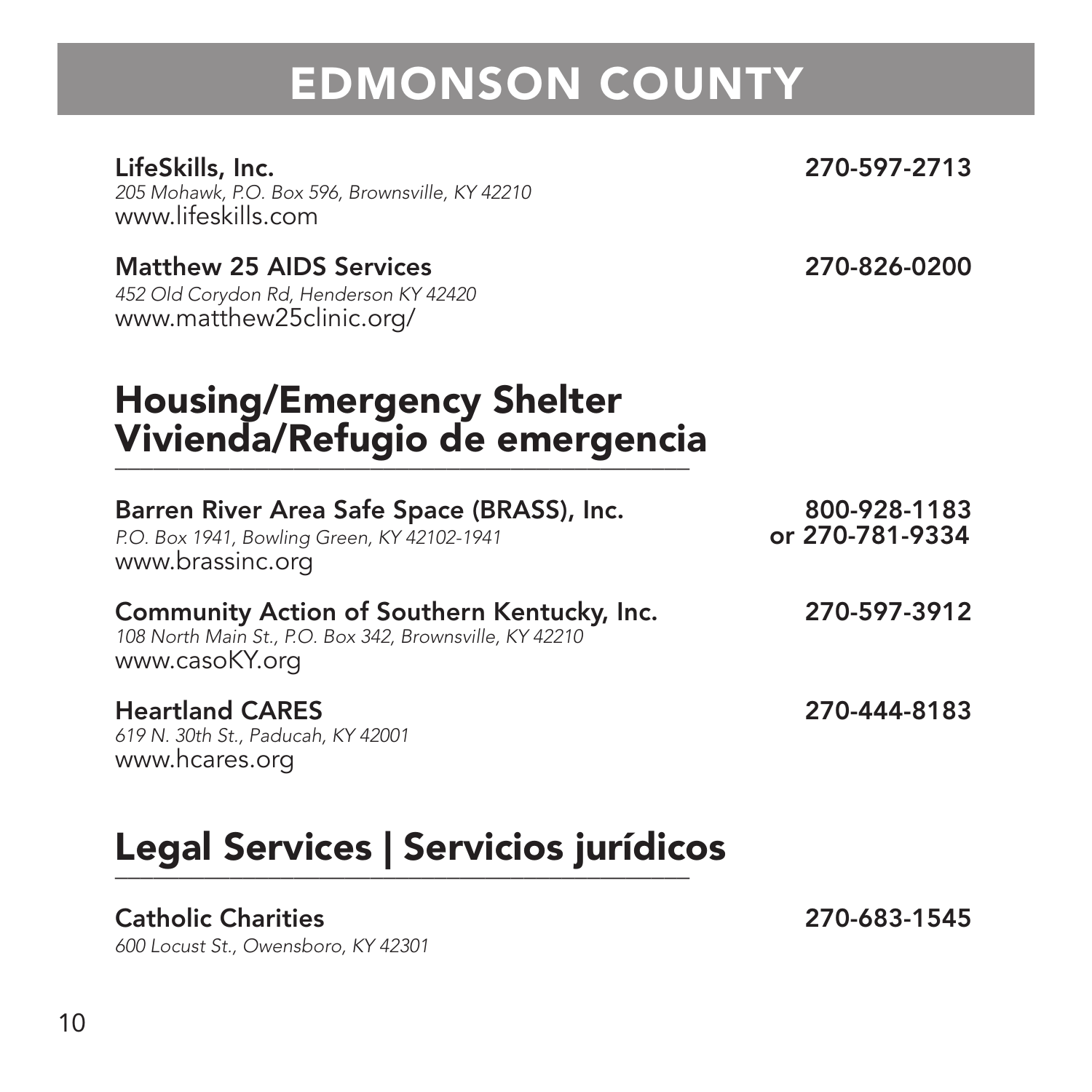Kentucky Legal Aid 800-782-4219

117 W 2nd St., Owensboro, Ky 42303 | www.klaid.org

## Pregnancy Crisis Center Centro de crisis de embarazo \_\_\_\_\_\_\_\_\_\_\_\_\_\_\_\_\_\_\_\_\_\_\_\_\_\_\_\_\_\_\_\_\_\_\_\_\_\_\_\_\_\_\_\_\_

| <b>Clear Choices PRC</b><br>135 Commerce Dr., Leitchfield, KY 42754                | 270-230-0303 |
|------------------------------------------------------------------------------------|--------------|
| <b>Crossroads Life Center</b><br>E Washington St., Glasgow, KY 42141               | 270-651-2299 |
| <b>Pregnancy Support Center Inc.</b><br>1439 Magnolia St., Bowling Green, KY 42104 | 270-781-5050 |

### Transportation | Transporte \_\_\_\_\_\_\_\_\_\_\_\_\_\_\_\_\_\_\_\_\_\_\_\_\_\_\_\_\_\_\_\_\_\_\_\_\_\_\_\_\_\_\_\_\_

| Community Action of Southern Kentucky, Inc.<br>108 North Main St., P.O. Box 342, Brownsville, KY 42210<br>www.casoKY.org | 270-597-3912 |
|--------------------------------------------------------------------------------------------------------------------------|--------------|
| <b>Heartland CARES</b><br>619 N. 30th St., Paducah, KY 42001<br>www.hcares.org                                           | 270-444-8183 |
| LifeSkills, Inc.<br>205 Mohawk, P.O. Box 596, Brownsville, KY 42210<br>www.lifeskills.com                                | 270-597-2713 |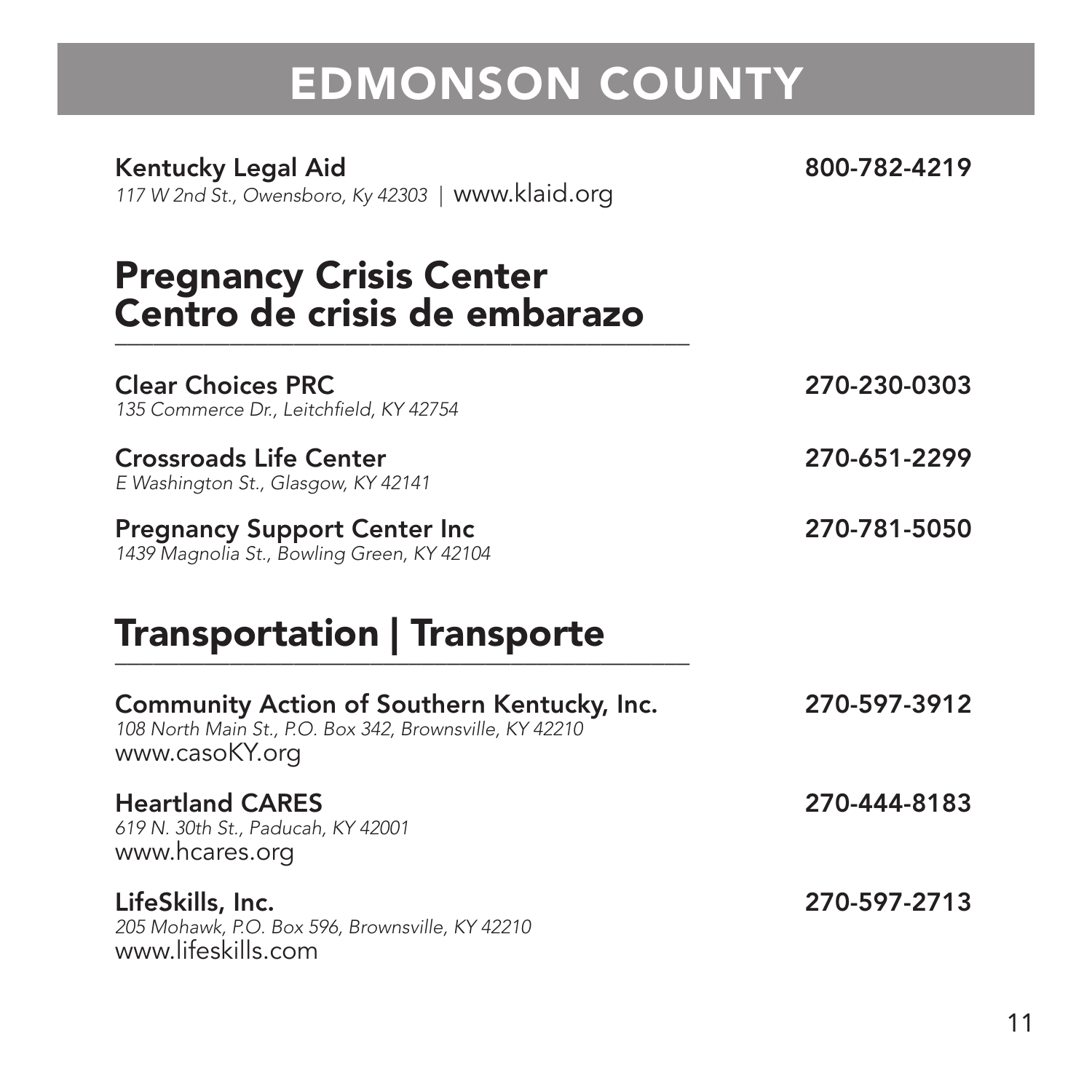# Clothing and Goods | Ropa y bienes \_\_\_\_\_\_\_\_\_\_\_\_\_\_\_\_\_\_\_\_\_\_\_\_\_\_\_\_\_\_\_\_\_\_\_\_\_\_\_\_\_\_\_\_\_

| <b>Grayson County Community Action Agency</b><br>125 East Market St., Leitchfield, KY 42754                | 270-259-3500 |
|------------------------------------------------------------------------------------------------------------|--------------|
| <b>Education   Educación</b>                                                                               |              |
| Apprisen<br>2265 Harrodsburg Rd., Lexington, KY 40504<br>www.apprisen.com                                  | 800-355-2227 |
| <b>Central Kentucky Community Action</b><br>332 Hood Ave., Lebanon, KY 40033<br>www.ckycommunityaction.org | 270-692-2136 |
| <b>Grayson County Community Action Agency</b><br>125 Fast Market St Leitchfield KY 42754                   | 270-259-3500 |

# Financial Assistance | Asistencia financier<br>————————————————————

### Central Kentucky Community Action 270-692-2136 332 Hood Ave., Lebanon, KY 40033 www.ckycommunityaction.org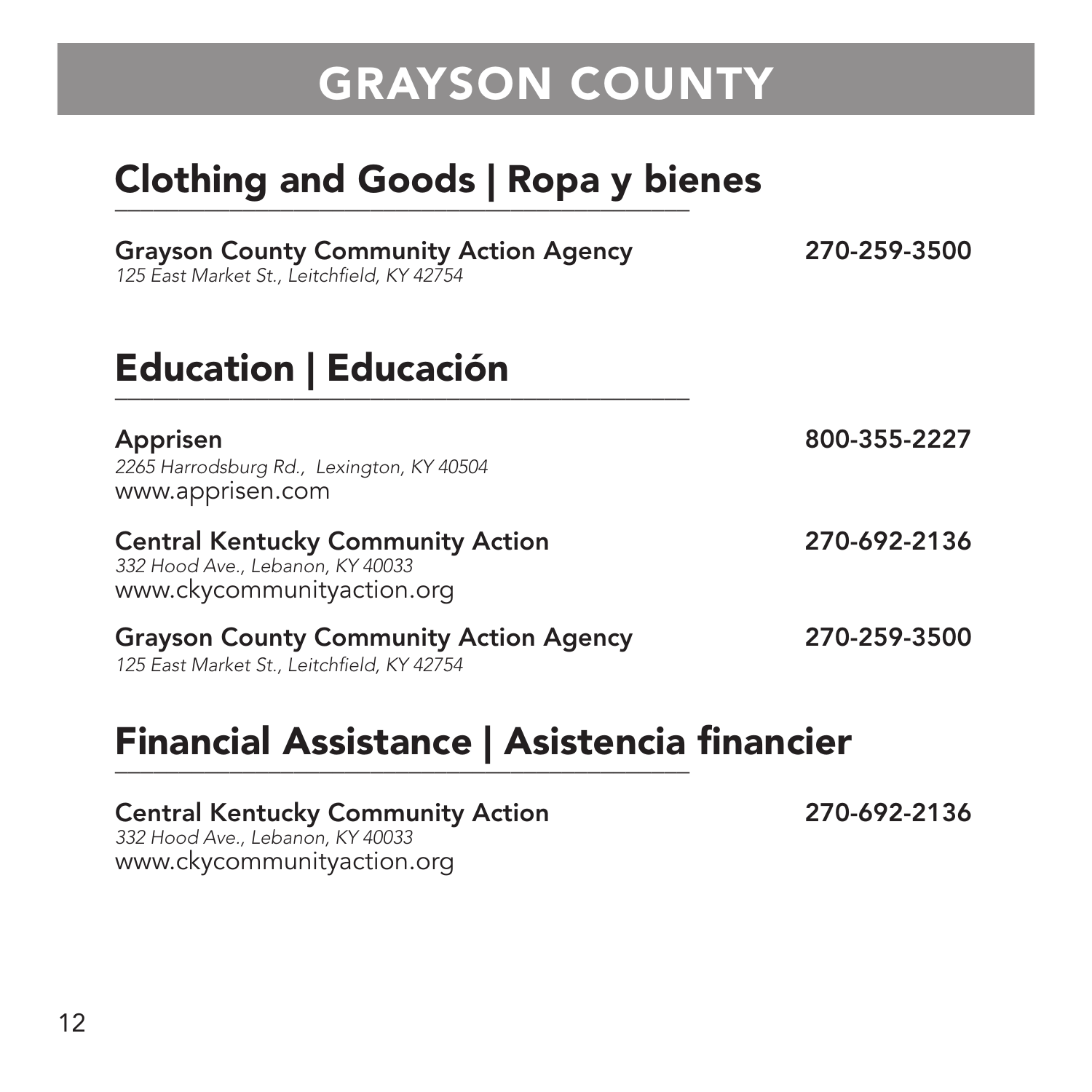### Food & Meal Assistance Asistencia con alimentos y comidas

| <b>Central Kentucky Community Action</b><br>332 Hood Ave., Lebanon, KY 40033<br>www.ckycommunityaction.org          | 270-692-2136 |
|---------------------------------------------------------------------------------------------------------------------|--------------|
| <b>Grayson County Community Action Agency</b><br>125 East Market St., Leitchfield, KY 42754                         | 270-259-3500 |
| Health   Salud                                                                                                      |              |
| <b>Grayson County Health Center</b><br>124 E White Oak St., Leitchfield, KY 42754<br>www.graysonhealthcenter.com    | 270-259-3141 |
| <b>Grayson County Road Department</b><br>655 W White Oak St., Leitchfield, KY 42754                                 | 270-259-3093 |
| Kentucky Department for Community Based Services<br>100 McCubbin Blvd., Leitchfield, KY 42754<br>prdweb.chfs.ky.gov | 270-306-8959 |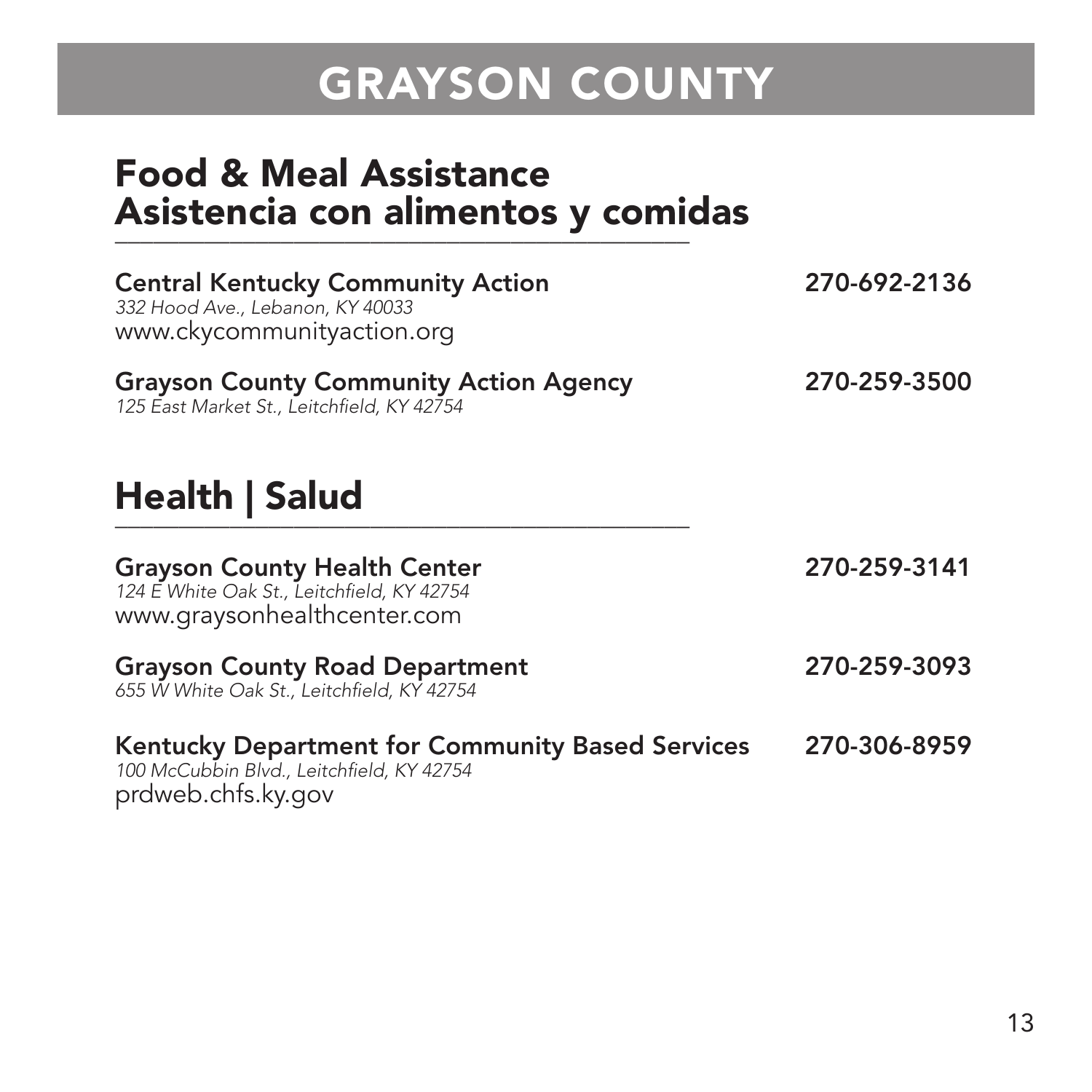### Housing/Emergency Shelter Vivienda/Refugio de emergencia \_\_\_\_\_\_\_\_\_\_\_\_\_\_\_\_\_\_\_\_\_\_\_\_\_\_\_\_\_\_\_\_\_\_\_\_\_\_\_\_\_\_\_\_\_

| <b>Central Kentucky Community Action</b><br>332 Hood Ave., Lebanon, KY 40033<br>www.ckycommunityaction.org | 270-692-2136                    |
|------------------------------------------------------------------------------------------------------------|---------------------------------|
| <b>Grayson County Community Action Agency</b><br>125 East Market St., Leitchfield, KY 42754                | 270-259-3500                    |
| <b>Grayson County Ministerial Association</b><br>P.O. Box 4288, Leitchfield, KY 42754                      | 270-259-3835<br>or 270-259-4076 |
| Legal Services   Servicios jurídicos                                                                       |                                 |
| <b>Catholic Charities</b><br>600 Locust St., Owensboro, KY 42301                                           | 270-683-1545                    |
| Kentucky Legal Aid<br>117 W 2nd St., Owensboro, Ky 42303<br>www.klaid.org/                                 | 800-782-4219                    |
| <b>Pregnancy Crisis Center</b>                                                                             |                                 |

Centro de crisis de embarazo \_\_\_\_\_\_\_\_\_\_\_\_\_\_\_\_\_\_\_\_\_\_\_\_\_\_\_\_\_\_\_\_\_\_\_\_\_\_\_\_\_\_\_\_\_

Better Together Birth Services 502-472-4589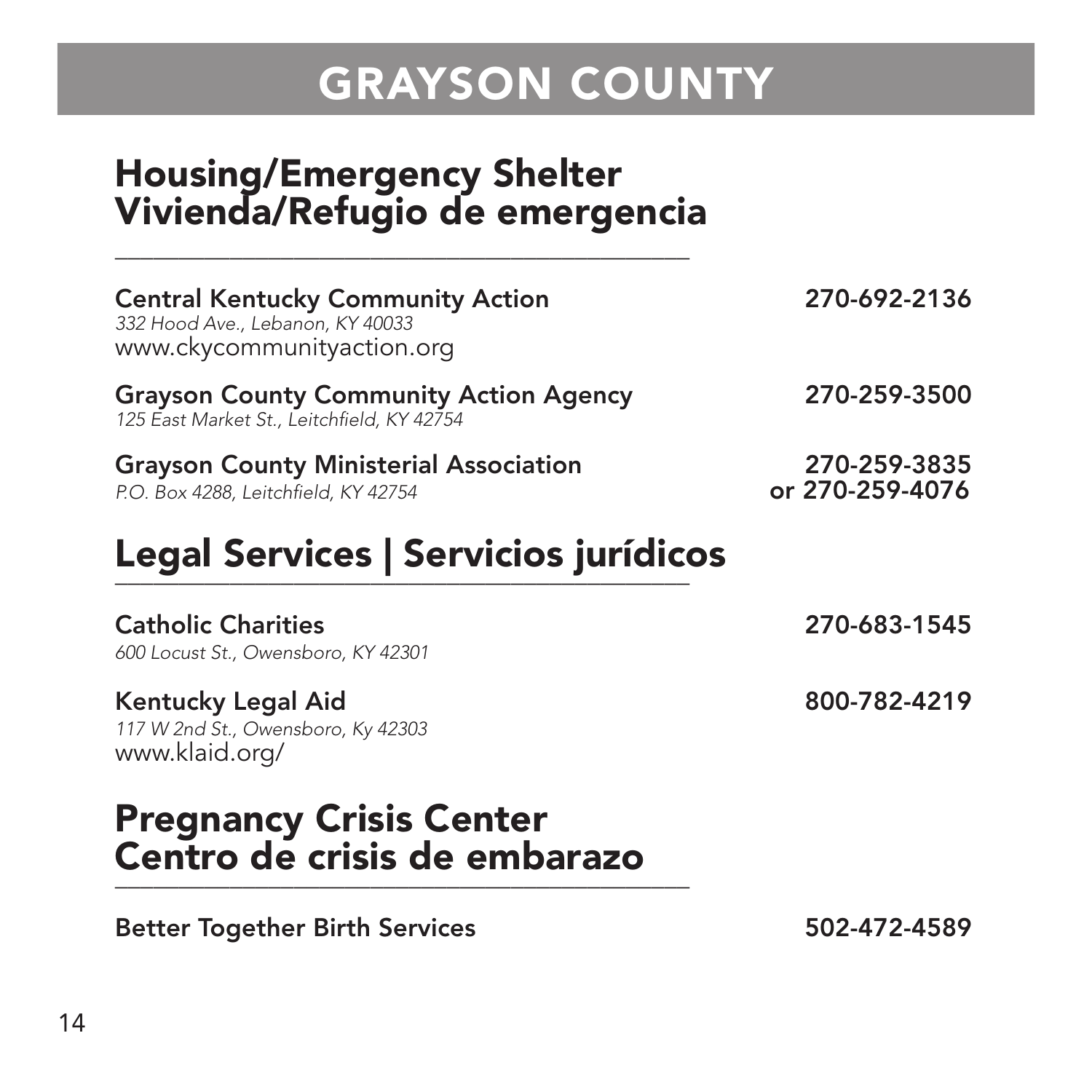| <b>Care Net Owensboro</b><br>922 Triplett St #7, Owensboro, KY 42303                                             | 270-685-5077 |
|------------------------------------------------------------------------------------------------------------------|--------------|
| <b>Clarity Solutions</b><br>816 State St., Radcliff, KY 40160                                                    | 270-234-1122 |
| <b>Clear Choice PRC</b><br>135 Commerce Dr., Leitchfield, KY 42754                                               | 270-230-0303 |
| <b>Grayson County Health Center</b><br>124 E White Oak St., Leitchfield, KY 42754<br>www.graysonhealthcenter.com | 270-259-3141 |
| Hope for Life<br>300 N Main St., Beaver Dam, KY 42320                                                            | 270-274-0111 |

### Transportation | Transporte \_\_\_\_\_\_\_\_\_\_\_\_\_\_\_\_\_\_\_\_\_\_\_\_\_\_\_\_\_\_\_\_\_\_\_\_\_\_\_\_\_\_\_\_\_

| <b>Central Kentucky Community Action</b><br>332 Hood Ave., Lebanon, KY 40033<br>www.ckycommunityaction.org | 270-692-2136 |
|------------------------------------------------------------------------------------------------------------|--------------|
| <b>Grayson County Community Action Agency</b><br>125 East Market St., Leitchfield, KY 42754                | 270-259-3500 |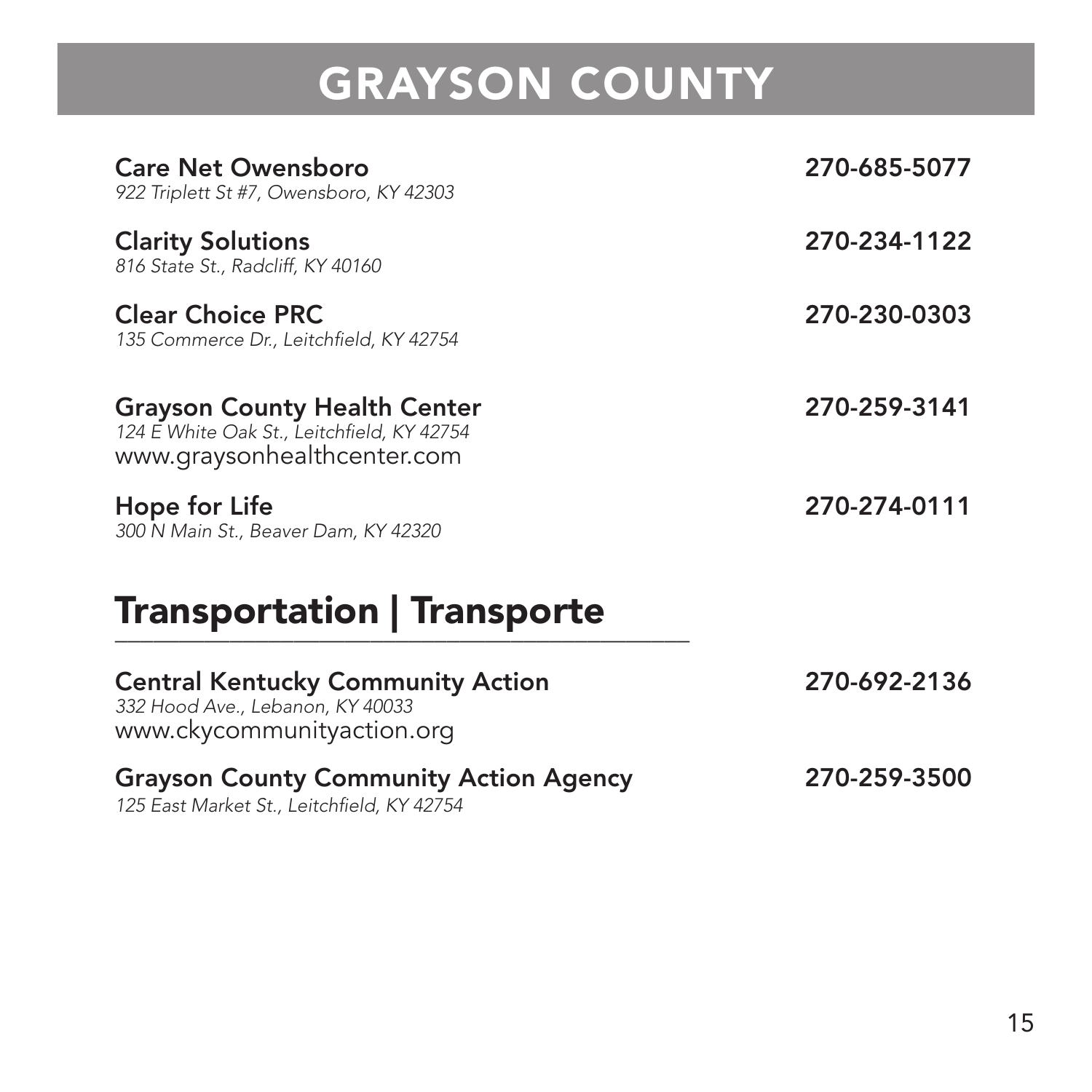# Clothing and Goods | Ropa y bienes \_\_\_\_\_\_\_\_\_\_\_\_\_\_\_\_\_\_\_\_\_\_\_\_\_\_\_\_\_\_\_\_\_\_\_\_\_\_\_\_\_\_\_\_\_

| <b>St. Vincent DePaul</b><br>8185 US-60, Lewisport, KY 42351                                                                                   | 270-295-3494 |
|------------------------------------------------------------------------------------------------------------------------------------------------|--------------|
| <b>Education   Educación</b>                                                                                                                   |              |
| <b>Hancock County Adult Education</b><br>1605 HWY 60 W (Career Center), Hawesville, KY 42348<br>www.owensboro.kctcs.edu                        | 270-927-8066 |
| <b>Hancock County Adult Education</b><br>1210 Madison St. (Hancock County Library-Hawesville), Hawesville, KY 42348<br>www.owensboro.kctcs.edu | 270-927-8066 |
| <b>Hancock County Adult Education</b><br>403 2nd St. (Hancock County Library-Lewisport), Hawesville, KY 42348<br>www.owensboro.kctcs.edu       | 270-927-8066 |
| <b>Hancock County Board of Education</b><br>83 State Rte 3543, Hawesville, KY 42348<br>www.hancock.k12.ky.us/                                  | 270-927-6914 |
| <b>Hancock County High School</b><br>80 State Rte 271 S., Lewisport, KY 42351<br>www.facebook.com/hancockcountyhs/                             | 270-927-6953 |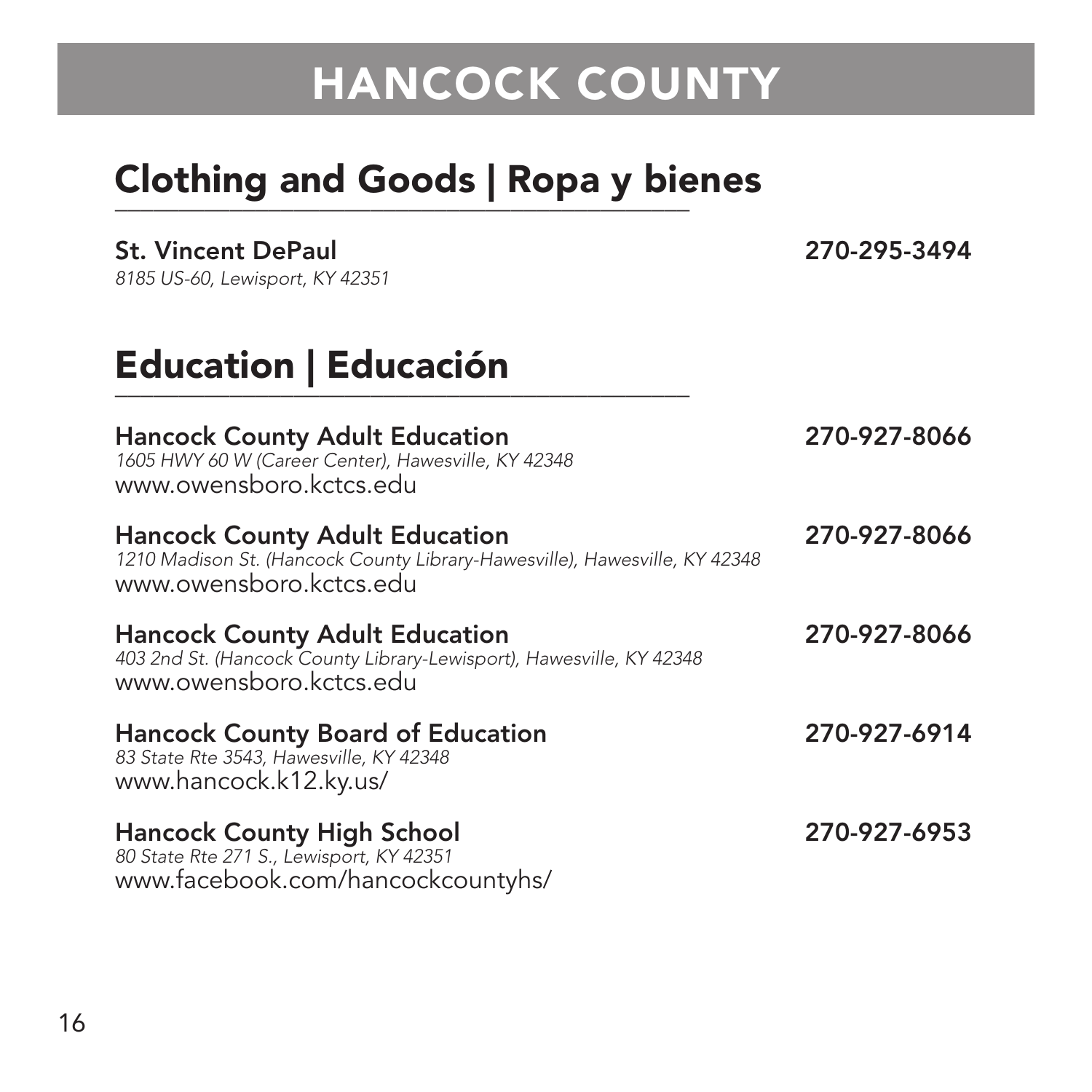| Hancock County Public Library (Hawesville)<br>1210 Madison St., Hawesville, KY 42348<br>www.hcplky.org/ | 270-927-6760 |
|---------------------------------------------------------------------------------------------------------|--------------|
| Hancock County Public Library (Lewisport)<br>403 2nd St., Lewsiport, KY 42351<br>www.hcplky.org/        | 270-295-3765 |
| <b>SCSEP</b><br>909 E. Broadway, Louisville, KY 40204<br>www.goodwillky.org                             | 502-272-1700 |

# Financial Assistance | Asistencia financier<br>————————————————————

| <b>Audubon Area Community Services (Help Office)</b><br>225 Main Cross St., Hawesville, KY 42348 | 270-927-6500 |
|--------------------------------------------------------------------------------------------------|--------------|
| <b>DCBS</b><br>240 Hartford Rd., Hawesville, KY 42348                                            | 270-927-8156 |
|                                                                                                  |              |
| <b>Food &amp; Meal Assistance</b><br>Asistencia con alimentos y comidas                          |              |
| <b>Audubon Area Community Services</b><br>225 Main Cross St., Hawesville, KY 42348               | 270-927-6500 |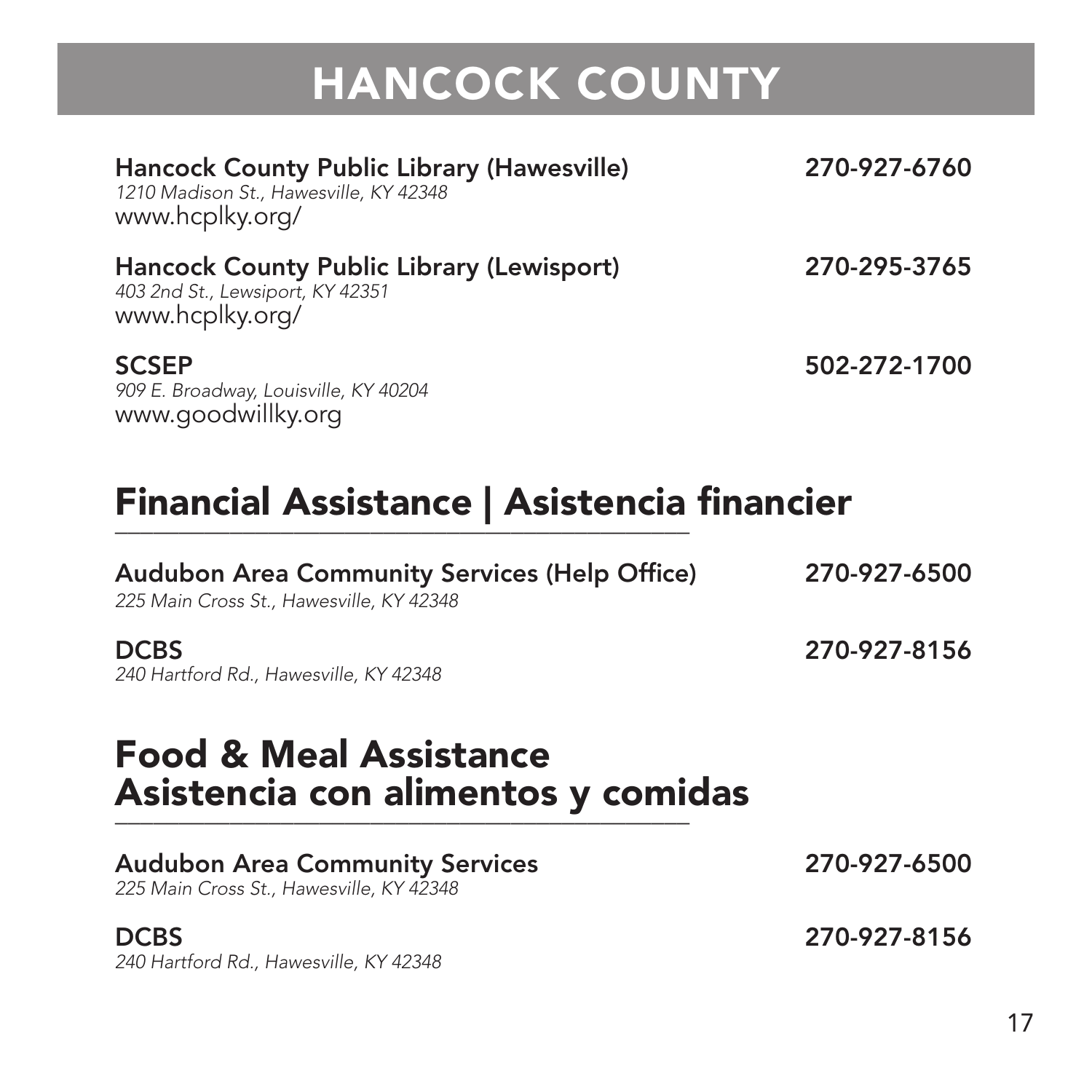### Hancock County Help Office 270-927-6664

200 Main Cross St., Hawesville, KY 42348

### Health | Salud

Hancock County Health Department 270-927-8803 225 Main Cross St., Hawesville, KY 42348

River Valley Behavioral Health 270-927-8659 240 Hartford Rd., Hawesville, KY 42348

## Housing/Emergency Shelter Vivienda/Refugio de emergencia \_\_\_\_\_\_\_\_\_\_\_\_\_\_\_\_\_\_\_\_\_\_\_\_\_\_\_\_\_\_\_\_\_\_\_\_\_\_\_\_\_\_\_\_\_

| <b>Audubon Area Community Services</b><br>8151 US-60, Lewisport, KY 42351          | 270-295-3569 |
|------------------------------------------------------------------------------------|--------------|
| <b>Audubon Area Community Services</b><br>225 Main Cross St., Hawesville, KY 42348 | 270-927-6500 |
| O.A.S.I.S, Inc.<br>P.O. Box 315, Owensboro, KY 42302                               | 270-685-0260 |
| <b>St. Vincent DePaul</b><br>8185 US-60, Lewisport, KY 42351                       | 270-295-3494 |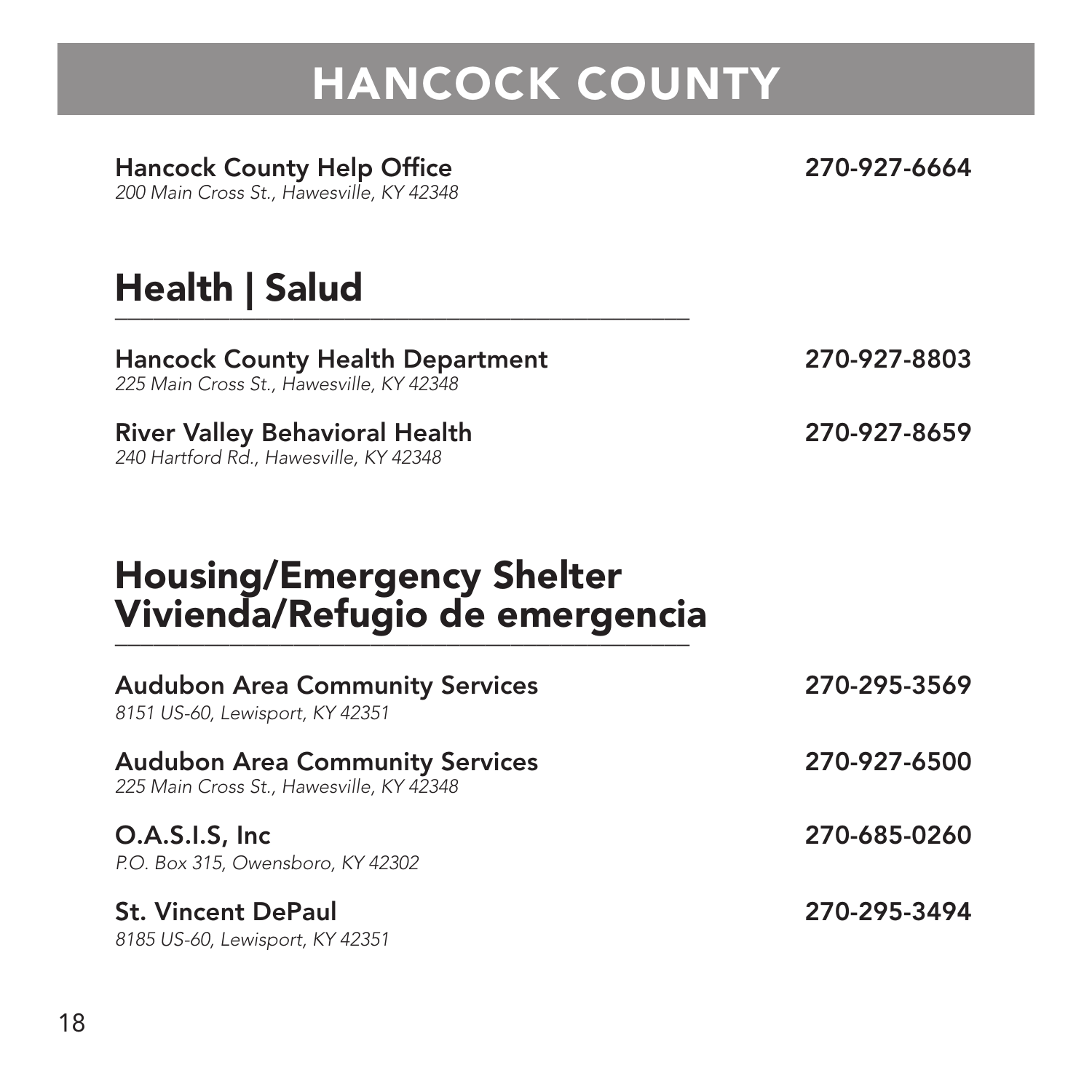# Legal Services | Servicios jurídicos \_\_\_\_\_\_\_\_\_\_\_\_\_\_\_\_\_\_\_\_\_\_\_\_\_\_\_\_\_\_\_\_\_\_\_\_\_\_\_\_\_\_\_\_\_

| <b>Catholic Charities</b><br>600 Locust St., Owensboro, KY 42301                        | 270-683-1545 |
|-----------------------------------------------------------------------------------------|--------------|
| Kentucky Legal Aid<br>117 W 2nd St., Owensboro, Ky 42303   www.klaid.org/               | 800-782-4219 |
| <b>Pregnancy Crisis Center</b><br>Centro de crisis de embarazo                          |              |
| Door of Hope<br>1805 S Main St. Madisonville, KY 42431                                  | 270-821-9825 |
| <b>Care Net Owensboro</b><br>922 Triplett St., Owensboro, KY 42303                      | 270-685-5077 |
| Hope for Life<br>300 N Main St., Beaver Dam, KY 42320<br>www.lifechoiceky.org           | 270-274-0111 |
| Marsha's Place Pregnancy Resource Center<br>235 N Elm St., Henderson, KY 42420          | 270-826-9674 |
| Pathway of Hope<br>210 S Bloggess Ave, Greenville, KY 42345<br>www.pathwayofhopeky.org/ | 270-377-0045 |